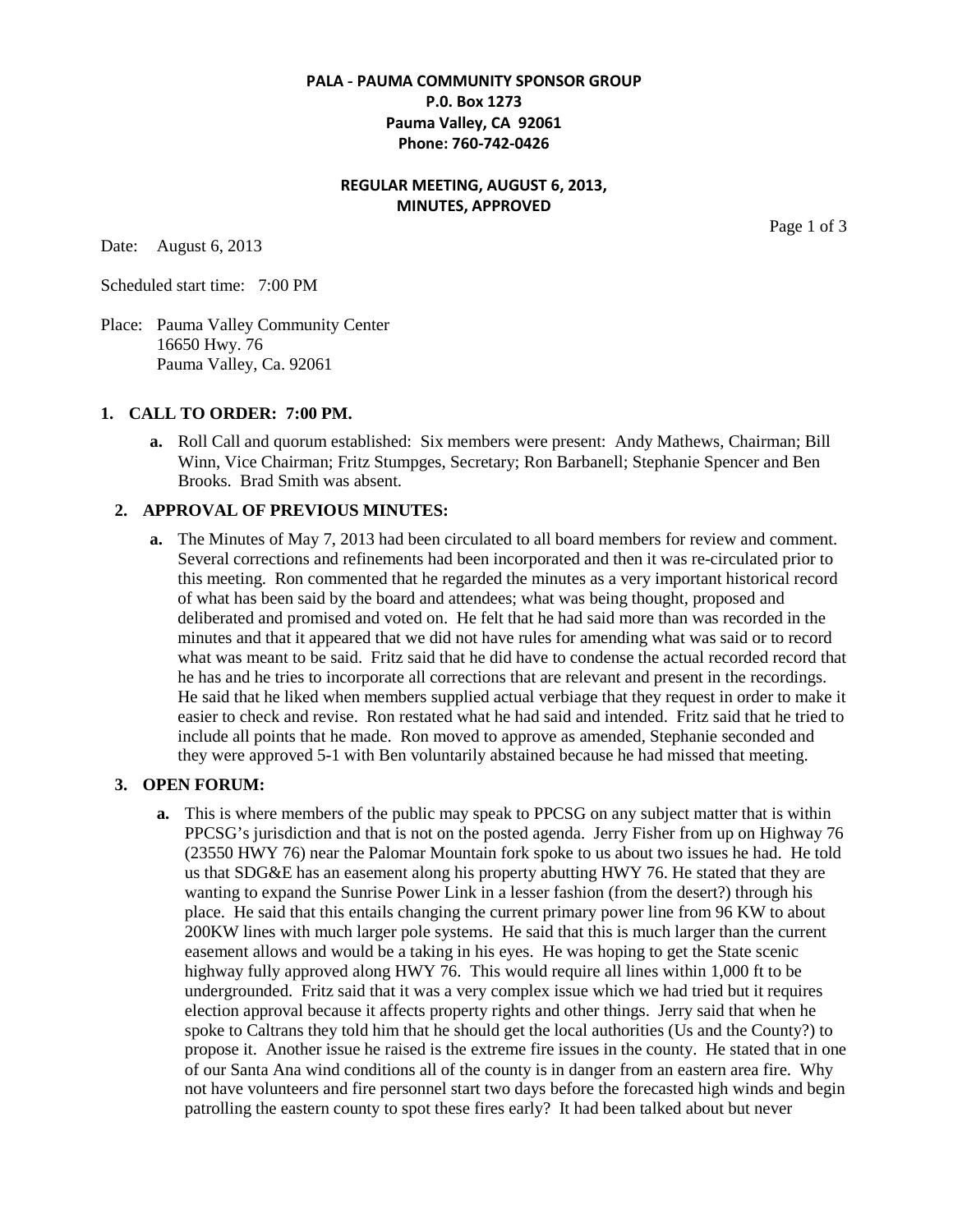implemented. This he thought would be true fire prevention. The last issue is that he wanted us to support him in not being down-zoned. Andy asked what he used to be? He replied, 1 per 8 acres and now he thought they were proposing 1 per 40 or 80 acres. He said that he went down when the county was listening to appeals and they got upset and asked him to leave when he said something about him having more water than the county and that when he bought the place they were the ones that established the zoning. Andy asked him to supply the details because we have dealt with all of the appeals and we are not aware of any unresolved issues.

## **4. ACTION ITEMS:**

- **a.** We discussed the proposed draft Negative Declaration regarding signs and banners in county right away. Bill reviewed the details. Andy asked Stephanie if any of these changes affected the tribal and casino lands to which she explained that they do not put signs on county right away. Fritz asked about signage on public lands. and several other members expressed agreement that the changes were all of benefit. Bill so moved to approve the changes and the negative declaration and Ben gave the second and it passed 6-0.
- **b.** The second item on the agenda was our response to the County's request for justification of our importance, meaning, and relevance. This is called the SUNSET clause which can terminate county groups which cannot justify their relevance. Andy had prepared an excellent using their Review Report and circulated it prior to our meeting for our review. All agreed that Andy had done a great job and Fritz supplied the actual amount of rent paid as one of the listed expenses. Fritz moved to approve and have Andy send the response to the Clerk of the Board of Supervisors, Bill gave a second and it was approved unanimously 6-0.
- **c.** The next item was discussion of traffic on state route 76 where the community has expressed great concern as it affects our region. The concern is over current volume and especially with projected future increases from expanded Casinos, the proposed land fill, and 3,600 or so new houses in just the current proposed developments. Because of this groups past support for making HWY 76 a scenic highway we have previously requested that it remain two lanes with increased turn-outs and passing lanes. Andy had prepared and distributed a summary analysis of traffic on SR76 in the PPCSG region. This is being made Addendum 1 of these minutes, 3 pages. This study uses several sources and Sandag projections. We are already experiencing Sandag and Caltrans recognized meaningful congestion, and it is projected that in the next three to five years we will have significant and sustained traffic congestion on the portion east of I15 and west of Pala. What do we want to do to address this? We discussed the various growth creators as having been Casinos in the past, with new developments projected to dominate the future. We are concerned about not considering the accumulative effects of all. Projects are approved on an individual basis, often with much greater density than the GP calls for. It appears that no one is keeping track of the big picture, which to us is demanding controlled and limited rural growth as planned for in the GP. Ron brought up the fact that a consultant previously opined in front of our group that the county seems to run a veritable Ponzi scheme whereby they require new developments to pay for past problems. This has placed a large burden on Indian tribes to bear the brunt of much of the improvement funding. Jerry Fisher added that the LaJolla Casino expansion and especially the new Warner Hot Springs Resort will also add significant traffic. Ron asked if we could acknowledge that we are just about at capacity for sustainable environment now; also that we cannot support the amount of growth they projected in the 60's. Now we need to stick to the counties new GP requiring larger parcels in the back country and demand that we stop the increased growth. He spoke about the losses many of us suffered with the new GP for the betterment of the whole community. Jerry added the very real lack of water to sustain the growth. Fritz commented that everyone wants to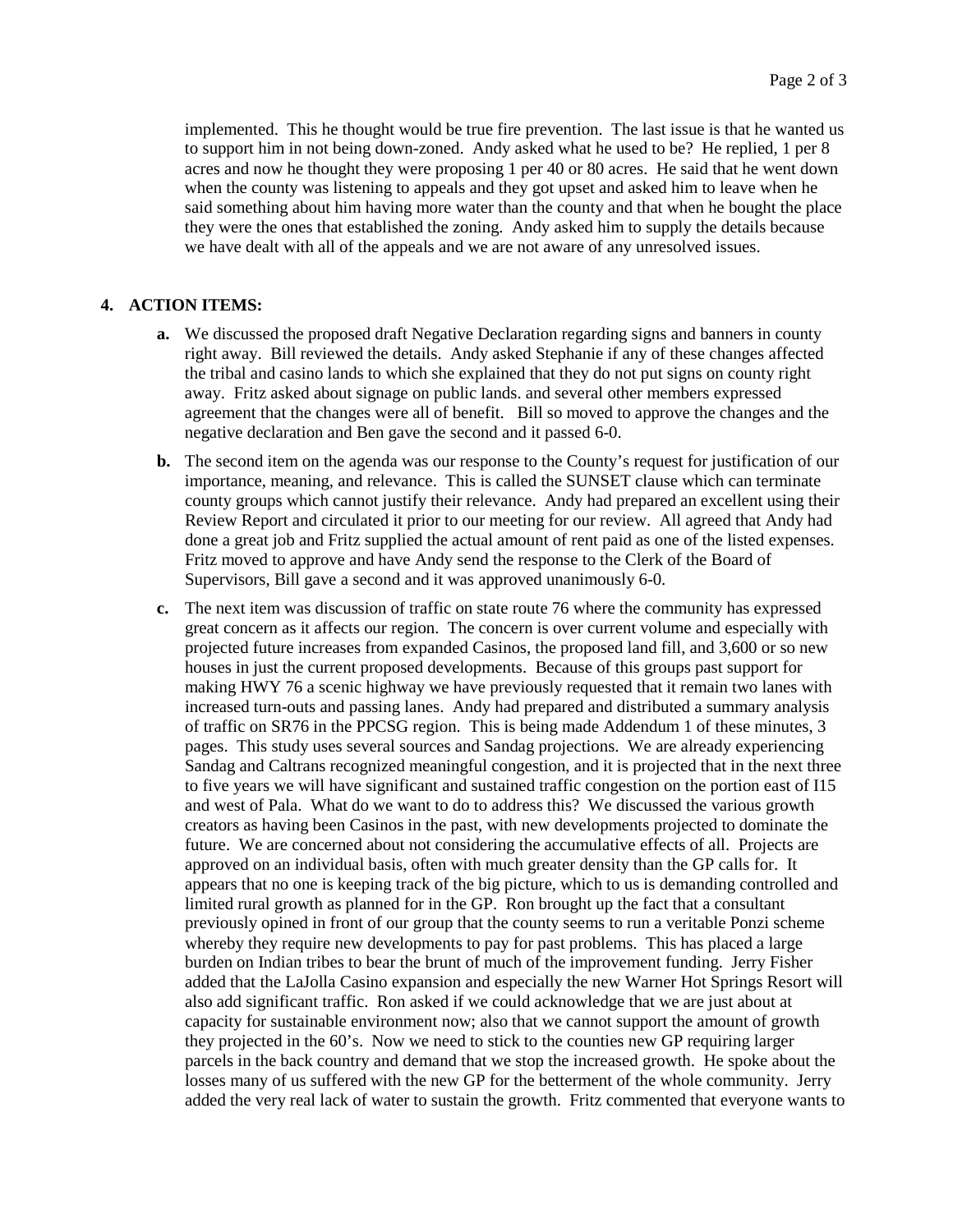develop his own land to the maximum and the government's policy is to come up with the water and roads to support this growth, which they also want and need. For example, Lyndon Burzel told us that 95% of the water is now used for agriculture, implying that they can be squeezed out to provide for big development. Bill wanted to contact Jack Woods to get his list of developments and meet with Andy to develop our "Big Picture of the cumulative growth here". Jenny Merher asked if making some new roads, as toll roads, would relieve traffic on HWY76? Andy then asked if it wasn't the time to meet with Chairman Mazzetti and others who actually have some power with Caltrans, and try to make this the first move for a joint powers agreement to effect the changes we desire? Nikki said that Bill Horn had invited all of the tribes to discuss this and none of them came. She said all of the development money goes to the county and that their planned priority use of it is not the same as what we want and need. She said that through use of a Joint Powers Agreements, we could use new county, state, federal and tribal monies held in this trust to implement some projects we want. Andy and Nikki proposed that we form a group to meet with the tribal councils to try this. Fritz added that he still wants to see a group that will look at all of the cumulative growth and deal with the limited natural resources. Andy proposed that we try to establish a one on one relationship with one or more tribes and also place the issue of Joint Powers Agreements on the September agenda to which we would invite Pala, Pauma, Rincon, LaJolla, and San Pasqual. He also wanted to move ahead on the traffic issues at hand, Fritz still wanted to push the controlled growth side rather than just solving the need size of the new highway. Bill wanted to complete the list of developments for the big picture along with possibly meeting with the tribes informally and individually. Ron asked why we don't join with other planning groups, with similar interests for greater power. Nikki said that the county just about did away with the planning groups because of this power grab and implemented strict restraints on discussions with other groups and involvement in issues outside of their jurisdiction. Ron said that it would be a good tactic which would get the BOS on record as denying that groups can work together on issues of mutual concern. Nikki said that the county is 2.1 million people and that is who the BOS represents and they just don't care about this little neck of the woods. She added that she knew that Bill Horn did care and was ready to work with us and she suggested that we work with him. Bill moved that he and Andy work to finish the traffic and development assessment study with the desire of presenting it to Bill Horn, DPW and also that Nikki and Stephanie present it to the tribes. Fritz gave a second. The vote was 5-1 with Stephanie abstaining.

# **5. ADMINISTRATION:**

**a.** Fritz made a motion that we pay the rent invoice for the use of the hall. It is \$35 / month for the months of April, May, and June for a total of \$105. Stephanie gave a second. No discussion and the vote was 6-0.

# **6. ADJOURNMENT:**

**a.** Andy moved to adjourn, Stephanie gave a second and with no further discussion we voted 6-0 to adjourn at 8:26

# Fritz Stumpges, Secretary PPCSG

These minutes were approved at the November 12, 2013 meeting. Ron moved, Fritz seconded and they were approved as circulated 6-0.

Addendum #1 Traffic Density Hwy 76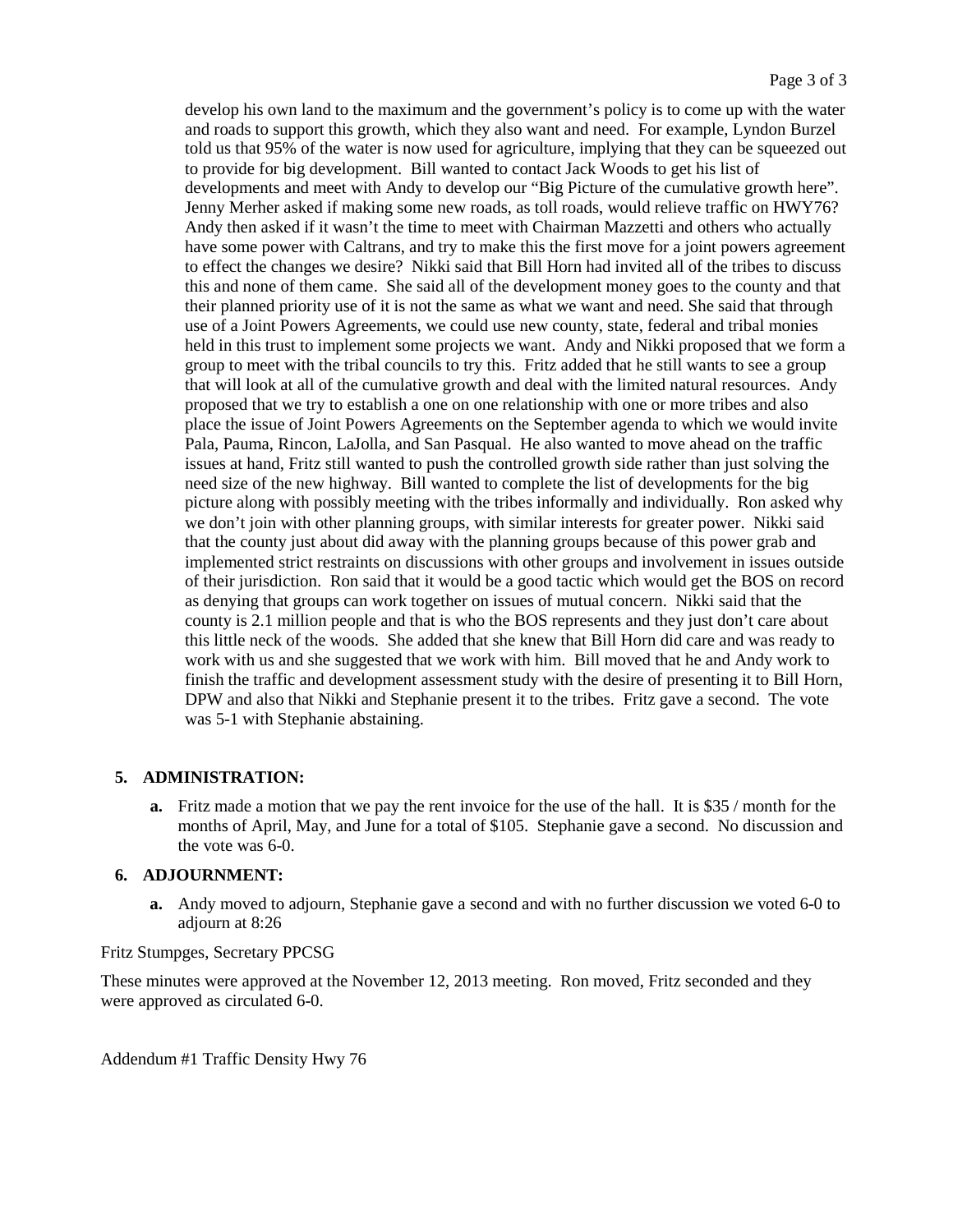# Paula Pauma Sponsor Group (PPSG) Traffic on SR-76 August 2013

SANDAG projects that while SR-76 experienced Intermittent Congestion (LOS E) in 2008[1](#page-3-0) by [2](#page-3-1)050 it will be subject to Sustained Congestion<sup>2</sup> only elsewhere seen in the central San Diego.

There has been a dramatic growth in traffic on SR-76 since the year 2000. Because there has been no growth of residential units (HUs) in the area over that time<sup>[3](#page-3-2)</sup>, the growth has come from traffic associated with the many casinos in the area and from traffic using SR-76 to reach recreational desert areas to the west. Now, in addition to the continuing expansions of casino activity and the potential of commercial activity such as Gregory Canyon in addition to Rosemary's Quarry, area housing developments are on the time horizon in various stages of planning and approval. Such developments include Meadowood (totaling some 2000 HUs); Warner Ranch (some 800 HUs); Shadow Run Ranch (some 40 HUs); and many other smaller developments totaling maybe 100 HUs (including approved developments such as the Village of Pauma Valley and Club Estates). These developments would result in a housing stock capability far in excess of the amount set forth in the San Diego Housing Plan projection<sup>[4](#page-3-3)</sup> of 2,285 HUs in the year 2020 and 3,037 HUs in the year 2030, both up from 2,071 in the year 2000.

While it is clear that such development would result in additional traffic there is considerable disagreement over the potential outcomes. Projections presented by various authorities and for various purposes are not consistent:

| Study/Segment to Mission W       | Pankey Road      | Mission W to<br>S <sub>16</sub> | S16 to Cole<br>Grade | Cole Grade to<br>Valley Center |
|----------------------------------|------------------|---------------------------------|----------------------|--------------------------------|
| Current                          |                  |                                 |                      |                                |
| Caltrans*                        | 11,500           | 6,500                           | 10,500               | 7,200                          |
| Rincon EA**                      | 9,400            | 9,400                           | 8,700                | 7,100                          |
| Shadow Ranch EIR(d) <sup>^</sup> | 11,030           | 10,329                          | 9,300                |                                |
| Future                           |                  |                                 |                      |                                |
| SANDAG#                          | 10,900 to 19,900 | 14,500                          | 12,000               | 8,300                          |
| Rincon EA**                      | 18,100           | 18,100                          | 12,240               | 8,700                          |
| Shadow Ranch EIR(d)^^            | 20,000           | 22,000                          | 20,000               |                                |
| Capacity LOS D##                 | 16,200           | 16,200                          | 16,200               | 16,200                         |
| Capacity LOS E##                 | 10,900           | 10,900                          | 10,900               | 10,900                         |

\*AADT Caltrans 2012 Traffic Volumes Book

\*\* ADT Environmental Evaluation Harrahs Rincon Casino Resort Expansion May 2012 Present + Project – Project

\*\*\* ADT Environmental Evaluation Harrahs Rincon Casino Resort Expansion May 2020

^ ADT Draft EIR Shadow Run Ranch October 2012

^^ Extrapoltaed from data in Draft EIR Shadow Run Ranch October 2012

# SANDAG Forecasted 2020 volume[s http:/gis.sandag.org/tficsr12/tfic\\_2020.html](http://gis.sandag.org/tficsr12/tfic_2020.html)

## At present Community Collector 2 lane no median

 $\overline{a}$ 

<span id="page-3-2"></span>

<span id="page-3-1"></span><span id="page-3-0"></span><sup>&</sup>lt;sup>1</sup> SANDAG 2050 Regional Transportation Plan Figure A-10 at A-65<br>
<sup>2</sup> SANDAG 2050 Regional Transportation Plan Figure A-11 at A-67<br>
<sup>3</sup> http://www.sdcounty.ca.gov/pds/advance/HousingElementUpdate/BackgroundReport\_2013-202

<span id="page-3-3"></span>[http://www.sdcounty.ca.gov/pds/advance/HousingElementUpdate/BackgroundReport\\_2013-2020\\_\\_01-18-](http://www.sdcounty.ca.gov/pds/advance/HousingElementUpdate/BackgroundReport_2013-2020__01-18-13.WEB.pdf) [13.WEB.pdf](http://www.sdcounty.ca.gov/pds/advance/HousingElementUpdate/BackgroundReport_2013-2020__01-18-13.WEB.pdf) May 14, 2013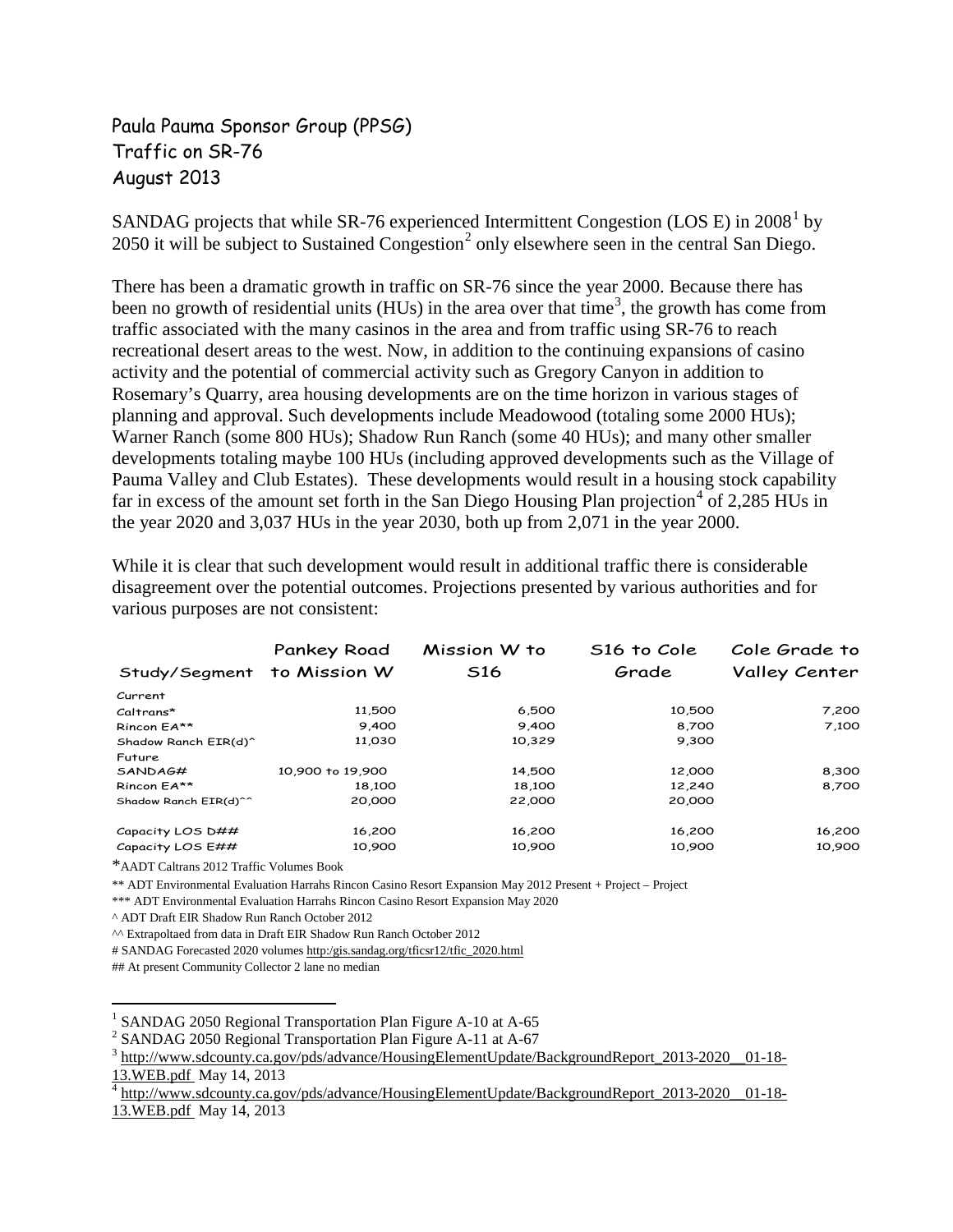This data is ADT data and does not reflect the relationship of peak hour traffic flow and capacity. Because of the nature of the casino and recreational traffic, peak hour traffic is much different in terms of percentage and time of day and day(s) of week occurrence. Of particular concern is the peak hour analysis of the Environmental Evaluation associated with the Harrahs Rincon expansion. Table 9-7 of that document (SR76 Peak Hour Segment Operations Cumulative Effect) projects that the approximately 2 mile segment between Pankey Road and Causer Canyon will operate at LOS F eastbound and the approximately 4 mile segment from Causer Canyon to Pala Temecula Road wil operate at LOSD.

Both of these segments are dangerous stretch of roadway with a history of accidents (including fatalities) resulting from the sub-standard lane widths and curves with exceptionally small and irregular radii that merit early steps being taken to enhance public safety by realigning the pavement and providing adequate turning and passing lanes (especially if the Gregory Canyon development proceeds) without initially developing a four lane road. Even then, given any degree of continuing residential, commercial, or entertainment growth proximate to, or served by, SR-76 it is not improbable that it may become necessary to construct a roadway to at least 4.2A classification.

The PPSG continues to support the designation of SR-76 east of I-15 as part of the County Scenic Highway System. However, PPSG believes that public safety must be placed foremost and, for that reason, can only continue to support the proposal of Table M-4 of the Mobility Element of the General Plan of San Diego County (GPU) with the certain understanding that SR-76 will be realigned, provided with turning and passing lanes, etc.; funded at least by the moneys from those generating the growth in traffic. PPCSG believes that that the concept of the GPU identifying a segment of SR-76 between Pala del Norte Rd. and Sixth Street, Pala as being one where the adverse impacts of adding travel lanes do not justify the resulting benefit of increased traffic capacity is not smart growth and sufficient to address the convenience and safety of the public.

PPCSg therefore proposes an action plan be adopted by all interested parties to: